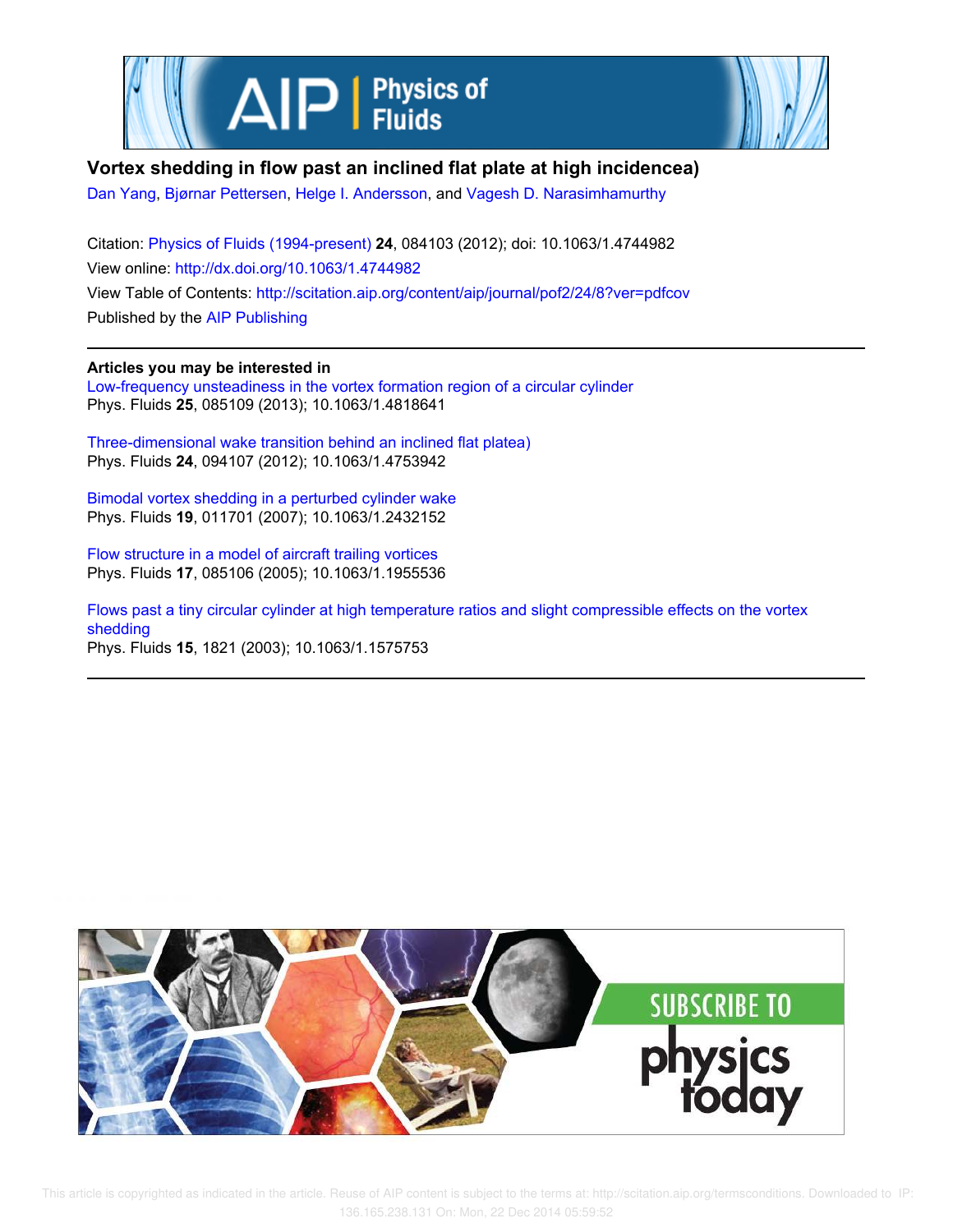# **Vortex shedding in flow past an inclined flat plate at high incidencea)**

Dan Yang,<sup>1,b)</sup> Bjørnar Pettersen,<sup>1</sup> Helge I. Andersson,<sup>2</sup> and Vagesh D. Narasimhamurthy<sup>2</sup> <sup>1</sup>*Department of Marine Technology, Norwegian University of Science and Technology, Trondheim NO-7491, Norway* <sup>2</sup>*Department of Energy and Process Engineering, Norwegian University of Science and Technology, Trondheim NO-7491, Norway*

(Received 14 December 2011; accepted 5 July 2012; published online 21 August 2012)

The properties of asymmetric wake patterns behind a flat plate inclined at angles of attack 20◦ , 25◦ , and 30◦ are investigated. The Reynolds number based on the inflow velocity and the plate width is 1000. Both two-dimensional and three-dimensional calculations are performed by direct numerical simulations. Compared to the threedimensional simulations, the two-dimensional calculations predict a significantly lower pressure on the rear surface of the plate, which consequently leads to very high drag and lift forces on the plate. The asymmetric mean wake flow, turbulence properties, and coherent patterns in the three-dimensional simulations are analysed by time- and phase-averaged techniques. Unlike the symmetric wake flow, the vortices shed from the leading and trailing edges of an inclined plate possess unequal strength with the trailing edge vortex having higher strength. It is observed that the present three-dimensional simulations predict results which compare well with the experimental data. In addition, wake instabilities in the form of oblique modes and vortex dislocations are observed in the 20° angle of attack case. It is found that this intrinsic instability is most likely due to the low incidence angle rather than the prevailing low Reynolds numbers. © 2012 American Institute of Physics. [http://dx.doi.org/10.1063/1.4744982]

### **I. INTRODUCTION**

The flow around bluff bodies has received a great deal of attention for over a century due to its practical importance in engineering and scientific relevance in fluid mechanics. From the engineering point of view, there are a number of applications in mechanical, civil, and marine engineering, such as the flow in heat exchangers, around bridge piers and offshore platforms. From the fluid mechanics perspective, the flow around bluff bodies involves various important physical phenomena, such as flow separation, vortex formation, transition to turbulence, and vortex induced vibrations.

It is well established that the flow in the wake of a two-dimensional cylinder exhibits very complicated three-dimensional characteristics even at moderate and high Reynolds numbers. The circular cylindrical structures are the most investigated bluff-body configuration owing to their simple geometry and yet complicated flow features. A large number of both experimental and numerical studies of flow past a circular cylinder have been carried out (see review by Williamson<sup>1</sup>). The flow around other cross-sectional shapes, such as square cylinders, flat plates, and airfoils, also provide considerable interesting flow mechanisms. Najjar and Balachandar<sup>2</sup> performed a three-dimensional

1070-6631/2012/24(8)/084103/16/\$30.00 **24**, 084103-1 -

 $a)$ This manuscript is a substantially expanded and revised version of an unpublished paper with the same title presented by the first author at the 7th International Symposium on Turbulence and Shear Flow Phenomena (TSFP-7) held in Ottawa, Canada in July 2011.

b)dan.yang@ntnu.no.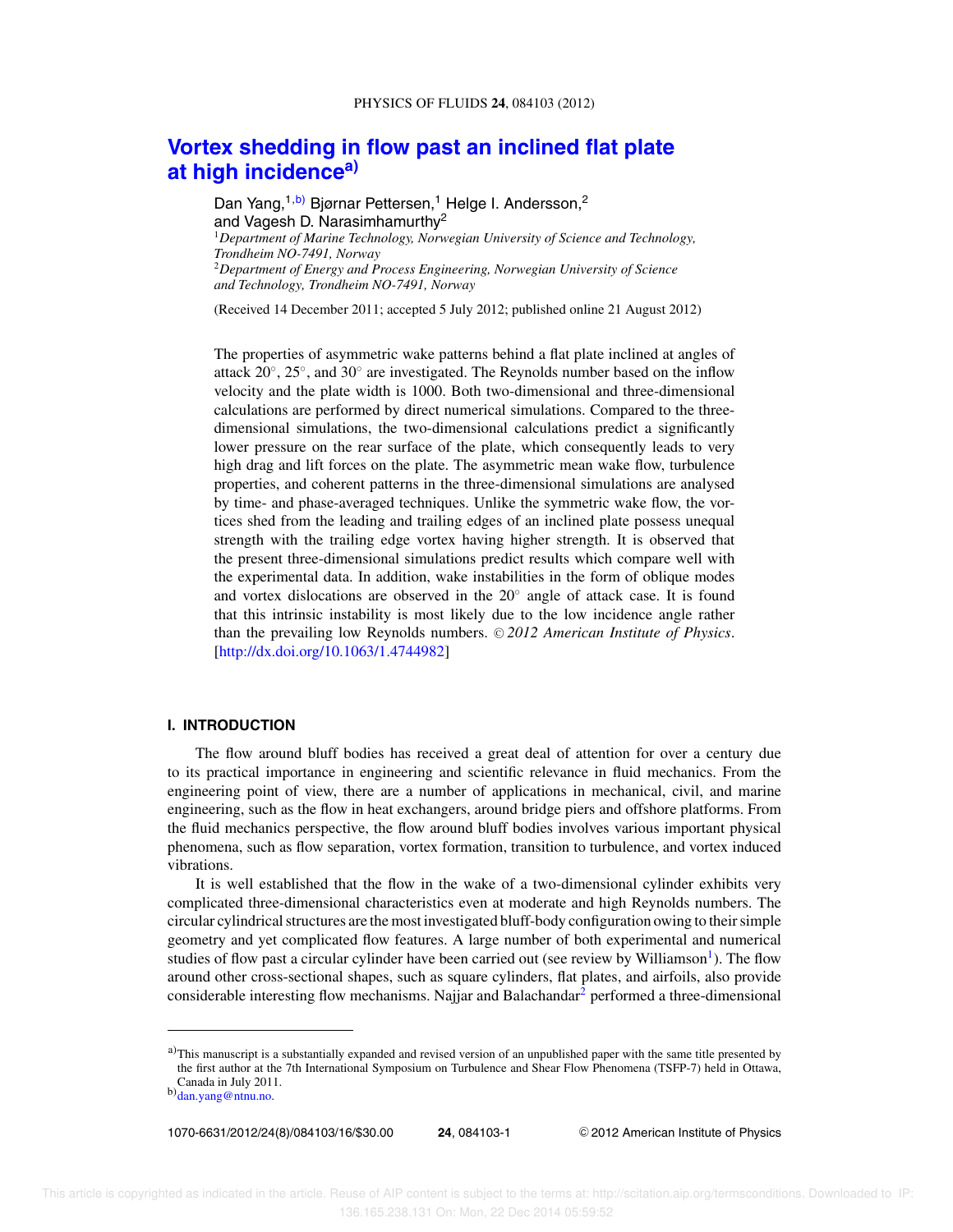numerical study of the wake behind a normal flat plate at Reynolds number of 250. They observed low frequency unsteadiness in the wake which affected the flow field as well as the global integral parameters such as the Strouhal number and drag coefficient.

A square cylinder or a flat plate inclined relative to the incident free-stream form an asymmetric wake. Tong et al.<sup>3</sup> carried out an experimental study of a square cylinder wake and considered the impact of incidence angle variation on wake stability. In the study of Sheard *et al.*,<sup>4</sup> a linear stability analysis is conducted to investigate the wakes behind inclined square cylinders through the three-dimensional transition regime. The early experiments of Fage and Johansen, $5$  dealing with a plate at 18 different angles of incidence, showed that the Strouhal number has an approximately constant value of 0.148 at an angle of attack  $\alpha$  from 30 $\degree$  to 90 $\degree$ . Vortex shedding occurs from the two edges of an inclined plate, leading to an asymmetric mean velocity field in the very near wake which comprises the recirculation region. It was found that the wake is dominated by a train of counterclockwise vortices shed from the trailing edge of the plate at angle of attack of 30° in the experiments of Lam.<sup>6</sup>

The results from the experimental investigation with a flat plate by Perry and Steiner<sup>7</sup> for an angle of attack of 45◦ , revealed that the vortex rolling up from the leading edge remained attached to the rear of the plate for a longer period of time than the trailing edge vortex. The experimental investigation of Lam and Leung<sup>8</sup> gave detailed velocity fields obtained with particle-image velocimetry (PIV) at successive phases of a vortex shedding cycle at three angles of attack, 20°, 25°, and 30°, at Reynolds number around 5300. It appeared that the leading edge vortex detached completely from the plate and started its convection in the wake at a location near the trailing edge.

Breuer and Jovicic<sup>9</sup> and Breuer *et al.*<sup>10</sup> simulated the flow over an inclined plate at  $\alpha = 18^\circ$ , for Reynolds number of 20 000, and their large-eddy simulation (LES) results showed clearly that the wake was strongly dominated by the trailing edge vortices. They also reported that there was no regular shedding of vortices directly at the leading edge. Instead, a Kelvin-Helmholtz instability was detected in the free shear layer behind the leading edge. These shear layer vortices developed into a large recirculation region attached to the leeward side of the plate.

Zhang *et al.*<sup>11</sup> studied the transition route from a steady to a chaotic state of two-dimensional flow past an inclined flat plate at angle of attack in the range of  $0°-45°$ , at Reynolds numbers less than 800. The results revealed a transition process via the sequential occurrence of period-doubling bifurcations and the various incommensurate bifurcations.

From the above it is clear that the asymmetric wake has different flow characteristics and vortex interactions than the symmetric wake pattern. The two trains of vortices separated alternatingly from the leading and trailing edge with opposite sign, have unequal vortex strength. Based on the experiment of Lam and Leung,<sup>8</sup> the different formation mechanisms of the two trains of vortices are believed to result in the different strengths observed. They suggested that the leading edge vortex had undergone a longer birth history and was more diffused, with a lower peak vorticity level at its centre and larger spatial extent of fluid circulation than the trailing edge vortex.

As mentioned previously, in the experiments of Fage and Johansen,<sup>5</sup> it was found that from  $\alpha$  $= 30°$  to  $\alpha = 90°$ , the Strouhal number based on the projected plate width has an approximately constant value 0.148. Furthermore, based on Zhang *et al.*,<sup>11</sup> at angle of attack range of  $0^\circ - 45^\circ$ , in the transition from steady to chaotic state, a sequence of successive period doubling bifurcations was detected. In the higher Reynolds number range, the angle of attack range where this complicated process took place was 20<sup>°</sup> − 30<sup>°</sup>. From the study of Zhang *et al.*,<sup>11</sup> at  $\alpha = 25^\circ$ , as the Reynolds number increased beyond 730 (which equals to 308.5 based on the projected width), positive Lyapunov exponents were obtained which verify the chaotic flow character.

In the present direct numerical simulation (DNS) study, three angles of attack, i.e.,  $\alpha = 20^\circ$ , 25 $\degree$ , and 30 $\degree$  (consistent with the experiments of Lam and Leung $\degree$ ), are adopted while the Reynolds number is 1000 based on the plate width. If we instead adopt the projected width of the plate normal to the incident free-stream as length scale, the Reynolds numbers for the three different angles of attack are 342, 423, and 500. At these Reynolds numbers, the flow could experience different flow regimes. Unlike the partially resolved (LES/DES) data of Breuer and Jovicic<sup>9</sup> and Breuer et al.<sup>10</sup> and the partially measured flow-field of Perry and Steiner,<sup>7</sup> Lam,<sup>6</sup> and Lam and Leung,<sup>8</sup> the present study is aimed at fully resolved DNSs and thereby gaining complete access to time-dependent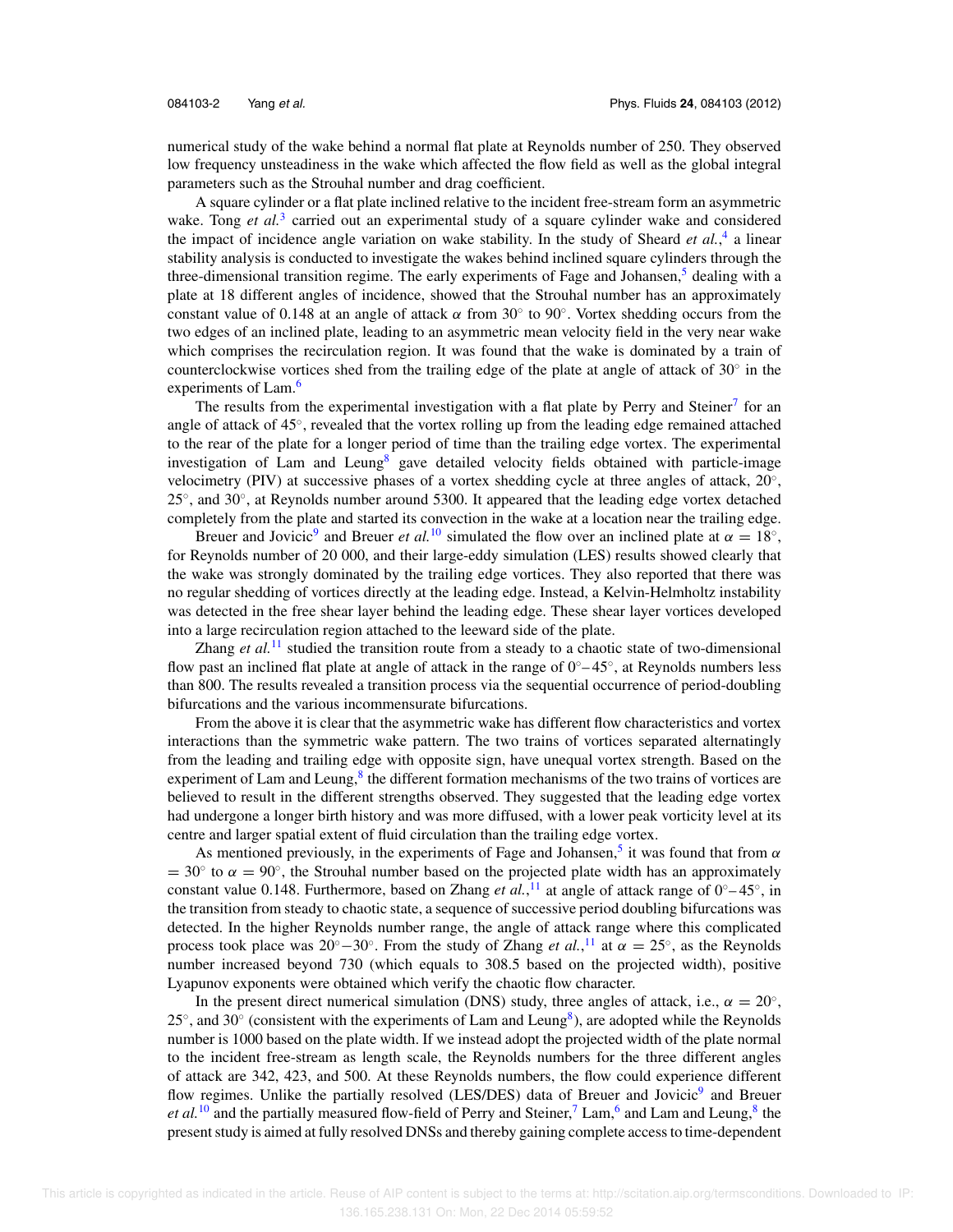

FIG. 1. A schematic representation of the inclined-plate system investigated showing relevant dimensions, freestream flow direction and coordinate system.

three-dimensional data. In addition, previous studies were performed at high Reynolds numbers while we are aiming at relatively low Re flows. Besides the time- and phase-averaged statistics, spectral analysis and three-dimensional vortical structure information will be analysed and presented. Wake instabilities (if any) will also be explored and documented and wherever applicable, the present DNS data will be compared against available experiments.

### **II. NUMERICAL DETAILS**

The problem we consider in the present study is flow around an inclined flat plate, as shown in Fig. 1. The unsteady, incompressible Navier-Stokes equations are non-dimensionalized and solved directly. The non-dimensional variables are defined by the free-stream velocity  $U_0$  and the plate width *d* and expressed as  $u_i = \frac{u_i^*}{U_0}$ ,  $p = \frac{p^*}{\rho U_0}$  $\frac{p^*}{\rho U_0^2}$ ,  $x_i = \frac{x_i^*}{d}$ , and  $t = \frac{t^*}{d/l}$  $\frac{t^*}{d/U_0}$ . The superscript (\*) denotes dimensional quantities. The non-dimensional form of the continuity and Navier-Stokes equations are expressed as

$$
\frac{\partial u_i}{\partial x_i} = 0,\tag{1}
$$

$$
\frac{\partial u_i}{\partial t} + u_j \frac{\partial u_i}{\partial x_j} = -\frac{\partial p}{\partial x_i} + \frac{1}{\text{Re}} \frac{\partial^2 u_i}{\partial x_j \partial x_j},\tag{2}
$$

where the indices  $i, j = 1, 2, 3$  refer to the streamwise  $(x)$ , spanwise  $(y)$ , and transverse  $(z)$  directions of the Cartesian coordinate system, respectively. *u* is velocity, *p* is pressure, and *t* is time. Both twodimensional and three-dimensional calculations are carried out. The Reynolds number and Strouhal number are defined as  $\text{Re} = U_0 d/v$ ,  $\text{Re}' = U_0 d \cdot \sin \alpha/v$ ,  $St = fd/U_0$ ,  $St' = fd \cdot \sin \alpha/U_0$ , where *v* is the kinematic viscosity of the fluid,  $d' = d \cdot \sin \alpha$  is the projected plate width, and *f* is the shedding frequency. The thickness of the plate equals to 0.02d, with sharp (i.e., 90°) leading and trailing edges.

A finite-volume code (Manhart<sup>12</sup>) with non-equidistant Cartesian grids, on which the variables are arranged staggered, is used. The spatial discretization of the convective and diffusive fluxes is based on second-order central differences. The momentum equations are advanced in time by fractional time stepping using a third-order Runge-Kutta scheme. For the representation of the flat plate, an immersed boundary technique is used (Peller *et al.*<sup>13</sup>). The plate geometry is represented by a triangular mesh and the interface cells are searched in a pre-processing algorithm. The immersed boundary technique provides a smooth representation of the body surface by using third-order least squares interpolation for the interface cells.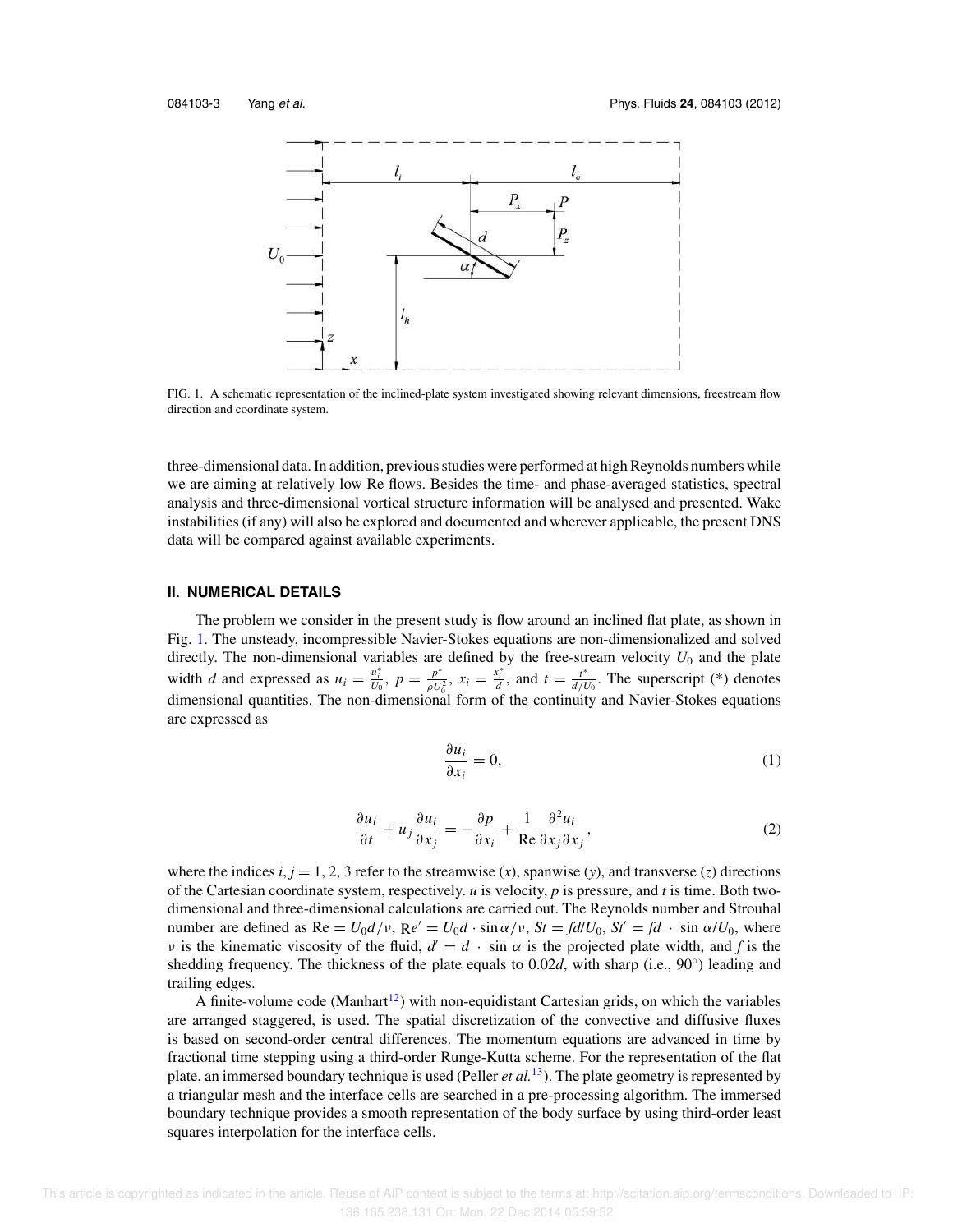|                                             | Re   |   | $\iota_o$ | $2l_h$ | $L_{V}$ | $N_{x}$ | $N_{\rm v}$ | $N_z$ |
|---------------------------------------------|------|---|-----------|--------|---------|---------|-------------|-------|
| Najjar and Vanka <sup>14</sup>              | 1000 | 8 | 20        | 16     | $2\pi$  | 256     | 32          | 256   |
| Najjar and Balachandar <sup>2</sup>         | 250  |   | 20        | 16     | $2\pi$  | 192     | 48          | 128   |
| Narasimhamurthy and Andersson <sup>15</sup> | 750  |   | 20        | 16     | 6       | 512     | 60          | 384   |
| Present study                               | 1000 |   | 20        | 15     | 6       | 672     | 80          | 474   |

TABLE I. Domain size parameters and grid resolution compared with previous direct numerical simulations.

The computational domain is  $25d \times 6d \times 15d$  in *x*, *y*, and *z* direction. The upstream, downstream and transverse domain sizes  $(l_i, l_o, 2l_h)$  are 5*d*, 20*d*, and 15*d* as shown in Fig. 1. The domain size is based on previous simulations listed in Table I.

In the study of Yang *et al*.,<sup>16</sup> the flow over a flat plate inclined at an angle of attack  $\alpha = 25^\circ$  was simulated. A spanwise domain size  $L<sub>y</sub> = 6d$  was adopted with the number of grid cells equal to 72. This study identified the wave-length of the dominant vortical structure in the spanwise direction to be 0.708*d* at Re = 350 and 0.896*d* at Re = 800, respectively. These results are comparable to the study of Hoarau *et al.*<sup>17</sup> for a NACA0012 aerofoil at Re = 800 and  $\alpha = 20^\circ$  where the spanwise wavelength was 0.64*d*, and Kitsios<sup>18</sup> for a NACA0015 aerofoil at Re = 800 and  $\alpha = 18^\circ$  with a spanwise wavelength of 0.66*d*. In both of these studies, the spanwise domain sizes were 4*d*. Given these points, it is expected that the spanwise domain size and resolution are sufficient to capture the key spanwise wake structures.

Results from the grid convergence study are listed in Table II. The parameters show only a minor change between the two finest grids. In the present study we use the number of grid points  $(N_x, N_y, N_z)$  672 × 80 × 474 with the smallest grid size being 0.005*d* around the plate surface. The computed time step is  $0.001d/U_0$ . The location *P* where the sampled signals are taken is shown in Fig. 1, with  $P_x = 1.5d$  and  $P_z = 0.5d$  measured from the centre of the plate.

At the inlet, a uniform free-stream velocity profile  $(u = U_0, v = w = 0)$  is assumed. At the outlet boundary, a Neumann boundary condition (∂*ui*/∂*x* = 0) is used for all the velocity components and the pressure is set to zero. No-slip conditions are prescribed at the body surface. At top and bottom boundaries, we adopt the slip conditions  $(\partial u/\partial z = \partial v/\partial z = \partial p/\partial z = 0, w = 0)$ . In the spanwise direction, a periodic boundary condition is imposed. For the two-dimensional calculations the domain size is also 25*d* in the streamwise direction and 20*d* in the transverse direction to capture the vortex pairing dynamics in the wake.

# **III. RESULTS AND DISCUSSION**

In this section, results from simulations at three different angles of attack at a Reynolds number  $Re = 1000$  will be presented. In order to first address the vortex dynamics, instantaneous results are presented in Sec. III A, whereas time-averaged and phase-averaged results are reported in Secs. III Band III C, respectively. The majority of the results are from three-dimensional Navier-Stokes solutions, i.e., DNS. Comparisons are occasionally made with solutions of the two-dimensional Navier-Stokes equations.

TABLE II. Study on influence of grid resolution on integral parameters, at  $\alpha = 25^\circ$  and Re = 1000.

|                            | $(\Delta x_{\min}, \Delta z_{\min})$ | Δγ    | $C_D$  | $C_I$  | St     |
|----------------------------|--------------------------------------|-------|--------|--------|--------|
| $448 \times 48 \times 367$ | 0.008                                | 0.125 | 0.4540 | 1.0765 | 0.4044 |
| $576 \times 48 \times 450$ | 0.005                                | 0.125 | 0.4603 | 1.1189 | 0.4120 |
| $576 \times 72 \times 450$ | 0.005                                | 0.083 | 0.4598 | 1.1173 | 0.4158 |
| $672 \times 80 \times 474$ | 0.005                                | 0.075 | 0.4595 | 1.1163 | 0.4196 |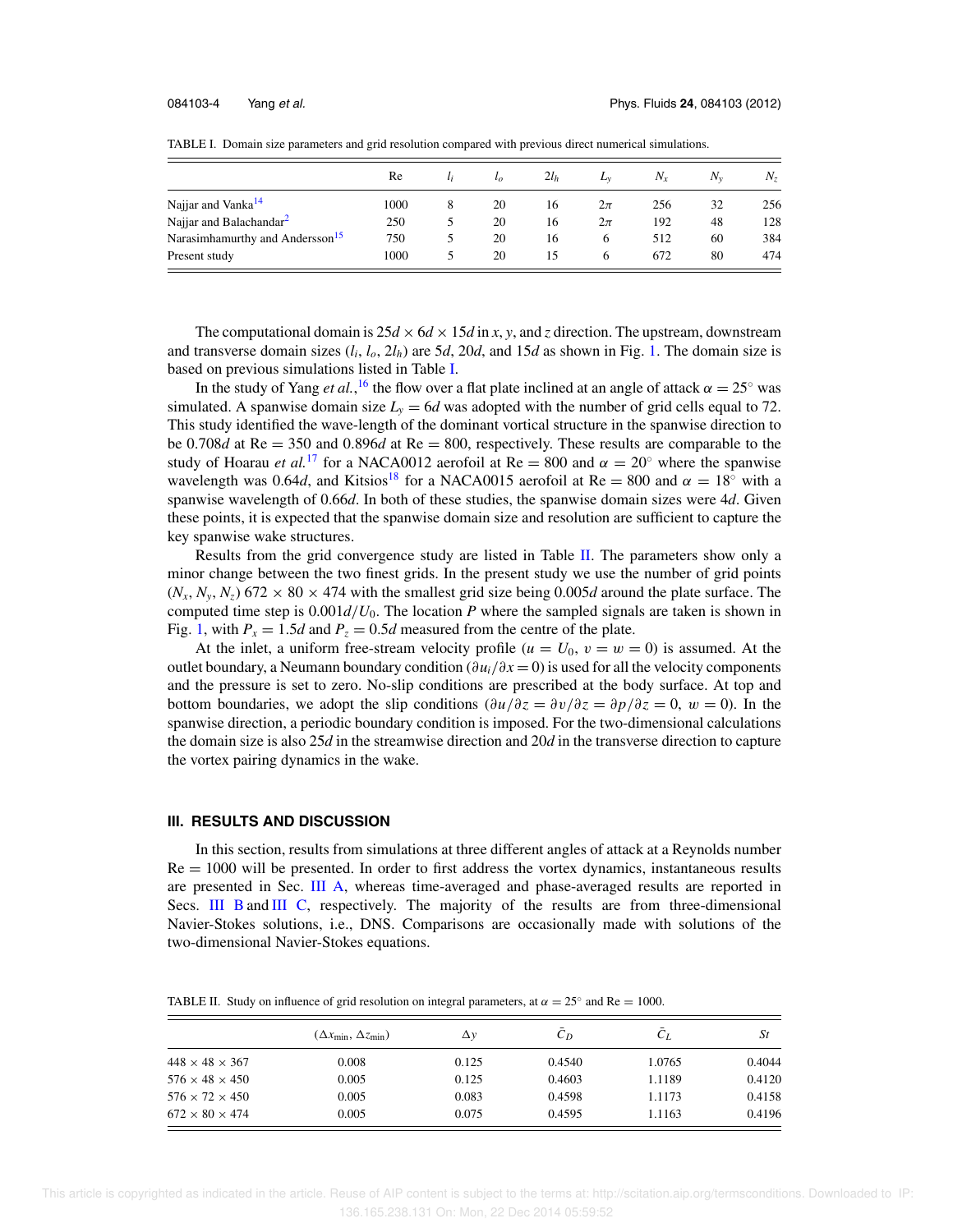#### **A. Instantaneous results**

In Figs.  $2(a)$ ,  $2(c)$ , and  $2(e)$  the temporal variations of the streamwise velocity component are plotted for three different angles of attack, measured at the downstream point  $x = 6.5d$ ,  $y = 2d$ ,  $z = 8d$ , which is located behind the plate on the leading edge (upper) side. The corresponding autocorrelations of the streamwise velocity component signals are defined by  $A(T) = \frac{u(t)u(t+T)}{T}$  $u(t)^2$ and are shown in Figs.  $2(b)$ ,  $2(d)$ , and  $2(f)$ . Oscillations in the streamwise velocity component for the three different angles of attack show a distinct shedding frequency of the flow. The periodicity in the autocorrelation shows that the flow reaches a relative stable state with almost constant oscillation amplitude at  $\alpha = 25^\circ$  and 30°, Figs. 2(d) and 2(f). However, for  $\alpha = 20^\circ$  in Fig. 2(b), low frequency modulations can be observed at intermittent random time-intervals indicating wake instabilities.



FIG. 2. Time signals of the streamwise velocity component at three angles of attack, (a)  $\alpha = 20^{\circ}$ , (c)  $\alpha = 25^{\circ}$ , and (e)  $\alpha = 30^\circ$ . Corresponding autocorrelations  $A(T)$  of the velocity signals are shown in (b), (d), and (f).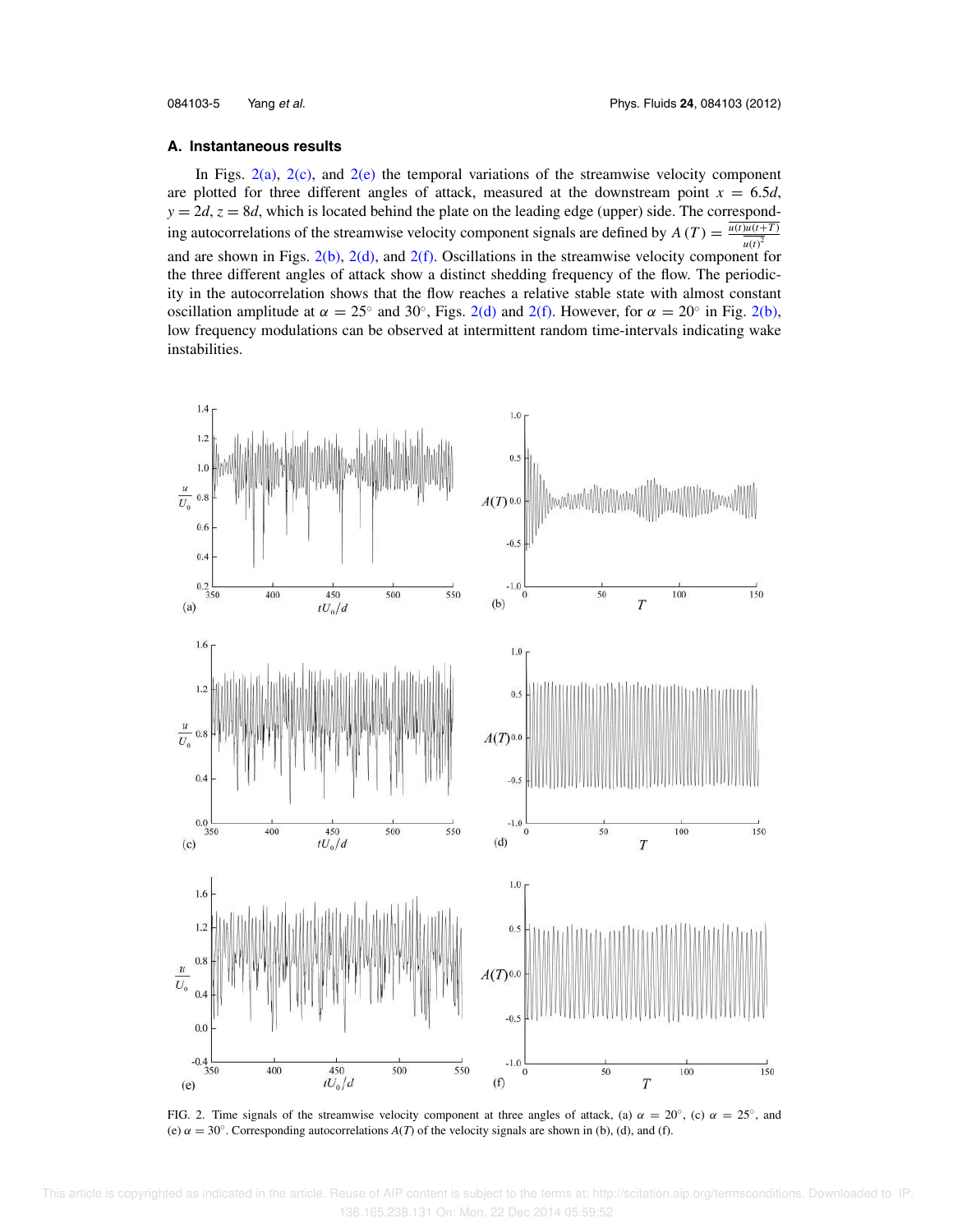![](_page_6_Figure_2.jpeg)

FIG. 3. Frequency spectra of the transverse velocity component w at different spanwise  $(y/d)$  positions, (a)  $\alpha = 20^\circ$ , (b)  $\alpha = 25^\circ$ , and (c)  $\alpha = 30^\circ$ . The dotted lines indicate the spanwise-averaged frequency at the three angles of attack (*St* = 0.4959, 0.4196, and 0.3395, respectively).

Figure 3 shows the frequency spectra of the transverse velocity component along the span for the three angles of attack. The streamwise and transverse positions at which the velocity signals are taken are the same as in Fig. 2. The time period used to perform the fast Fourier transform was approximately equal to 130 times the vortex shedding cycle. For angle of attack  $\alpha = 20^{\circ}$ , a significant broadening of the spectrum with multiple peaks in some positions (at  $y/d = 3.0 - 4.0$ ) in Fig.  $3(a)$ ) can be identified, and strong variations in the peak value can be observed along the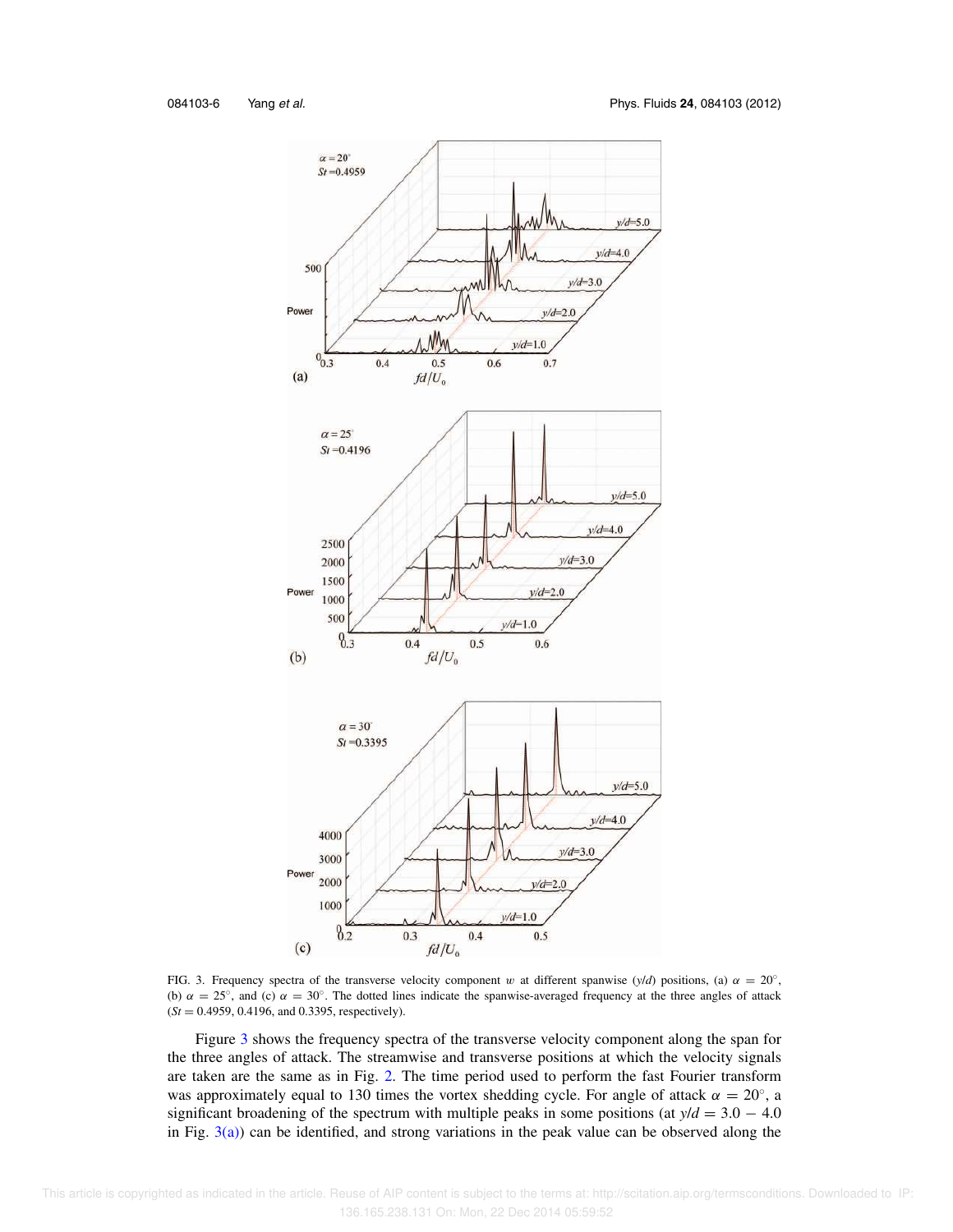![](_page_7_Figure_2.jpeg)

FIG. 4. Predominant vortex shedding frequency across the span for the three angles of attack.

span. For angle of attack  $\alpha = 25^\circ$  and 30°, a single spectral peak can be identified and only modest variations in the peak value can be observed along the span.

In the present simulation, the vortex shedding in the flow around the plate at angle of attack  $\alpha = 20^{\circ}$  does not maintain a constant shedding frequency in the spanwise direction (see Fig. 3(a)). Figure 4 shows the predominant vortex shedding frequency across the span for all three angles of attack. A slight frequency difference along the span can be seen for  $\alpha = 20°$  which relates to discontinuities and oblique shedding in the wake. This phenomenon could be seen clearly from Figs. 5(a) and  $5(b)$ . Such vortex dislocations and oblique shedding are known to occur behind two-dimensional bluff bodies either during wake transition (Williamson<sup>19</sup>) or due to non-uniform boundary conditions (Huang *et al.*<sup>20</sup>), and also behind three-dimensional bluff bodies (Narasimhamurthy *et al.*<sup>21,22</sup>).

To address the three-dimensional vortical structures, the instantaneous iso-surfaces of  $-\lambda_2$  are shown in Fig. 5 for different angles of attack. This method for identifying vortex structures is

![](_page_7_Figure_7.jpeg)

FIG. 5. Top view of the instantaneous iso-surface of  $-\lambda_2$ , at (a) angle of attack  $\alpha = 20^\circ$ ,  $t = 400$ , (b)  $\alpha = 20^\circ$ ,  $t = 700$ , (c)  $\alpha = 25^{\circ}$ ,  $t = 600$ , and (d)  $\alpha = 30^{\circ}$ ,  $t = 600$ .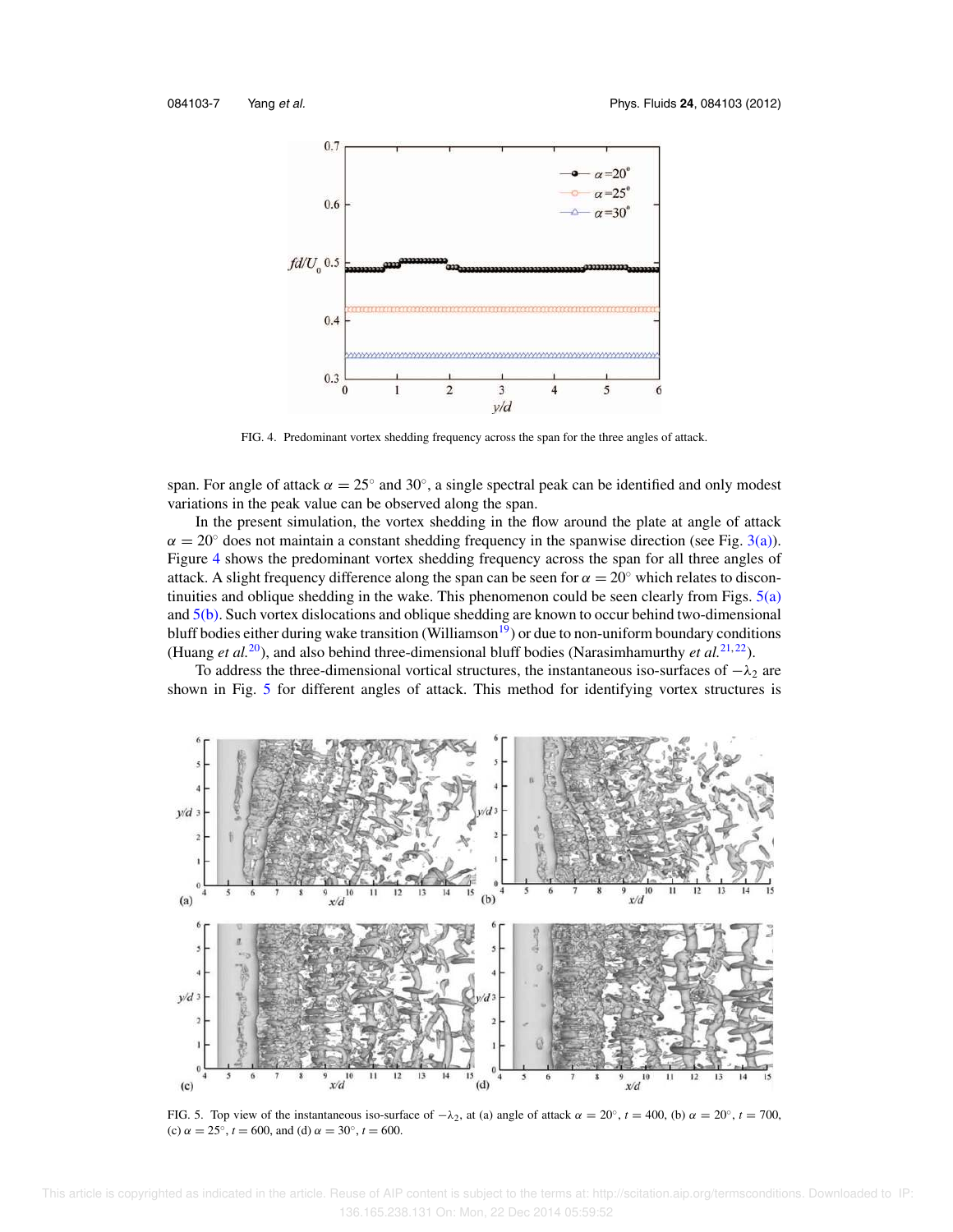![](_page_8_Figure_2.jpeg)

FIG. 6. Iso-surface of the spanwise vorticity component at (a)  $\alpha = 18^\circ$  and (b)  $\alpha = 22^\circ$ . Re = 1000 in both cases.

described in Jeong and Hussain.<sup>23</sup> In Figs. 5(a) and 5(b) for  $\alpha = 20^{\circ}$ , it can be observed that the spanwise vortex rollers are shed obliquely at an angle to the plate. The oblique angles are random. On the contrary, for  $\alpha = 25^\circ$  and 30° in Figs. 5(c) and 5(d), respectively, the shed vortex rollers are parallel with the plate and continuous along the whole span. In addition to the characteristic von Kármán vortices, braids comprising streamwise vorticity connecting the von Kármán rollers can be observed. For Re = 1000, cases for angle of attack  $\alpha = 18^\circ$  and  $\alpha = 22^\circ$  are simulated to verify the oblique vortex shedding observed at  $\alpha = 20^\circ$ . The results which are shown in Fig. 6 demonstrate the same oblique shedding at  $\alpha = 22^{\circ}$ , while at  $\alpha = 18^{\circ}$ , parallel shedding is predominant as in the case with  $\alpha = 25^\circ$  and 30°.

The time trace of the transverse velocity component w along the spanwise direction for  $\alpha = 20^\circ$ is shown in Fig. 7. The chosen sampling time is 200 non-dimensional time units  $d/U_0$ , starting from when the flow reaches a statistically steady state (which could be seen from Fig. 2). The time period covers around 100 vortex shedding cycles. At the same time, a spatial decomposition technique (Mansy *et al.*<sup>24</sup>) is adopted to extract quantitative information about the secondary component from the total velocity signals. In this procedure, the velocity is separated into two components. One consists of the mean flow and the primary instability, while the other corresponds to the threedimensional structures. Shown in Fig.  $7(a)$  is the continuous velocity signal and in Fig.  $7(b)$  is the corresponding primary component. The time tracing clearly demonstrates the non-parallel shedding of the wake and the random appearances of phase discontinuities. From Fig. 7, it is found that periods of oblique and parallel shedding appear randomly, where vortex dislocations arise intermittently. The time traces of the transverse velocity are corresponding to the frequency spectra in Fig. 3(a), in which multiple peaks indicated the alternating appearance of parallel and oblique shedding in the wake.

The instantaneous iso-surface of the spanwise vorticity shown in Fig. 8 corresponds to the non-dimensional time instant at  $t = 160$  in Fig. 7. Due to the vortex shedding phase difference, two vortex dislocations are observed. This can also be seen from the velocity autocorrelation at this angle in Fig.  $2(b)$ , in which a beating pattern is visible.

Instantaneous contours of spanwise vorticity are shown in Fig. 9 taken at the mid span. The fundamental difference between the two- and three-dimensional results is the extended width of the wake in the former. In the three-dimensional simulations the vortex shedding occurs alternatingly at the leading edge and trailing edge and thus forms a regular vortex street in the wake. In the twodimensional simulations, the secondary instabilities lead to the appearance of a complex aperiodic interaction between the vortices shed from the two edges of the plate and an exceptionally wide wake region is formed. For example at angle of attack  $\alpha = 20^{\circ}$  (Fig. 9(a)), a strong aperiodic behavior occurs, while at angle of attack  $\alpha = 30^{\circ}$  (Fig. 9(e)), the wake vortices pair up due to the asymmetry of the body, and then self-propel obliquely to the free-stream. This gives the appearance of a deflected wake. The vortex shedding frequencies are compared with the experimental results of Lam and Leung<sup>8</sup> (at Re  $\approx$  5300) in Table III. For the present study the Strouhal number is consistently lower in the two-dimensional simulations than in the three-dimensional simulations. The Strouhal number *St* decreases monotonically with increasing angle of attack, whereas  $St'$  is almost independent of  $\alpha$ in the 3D cases.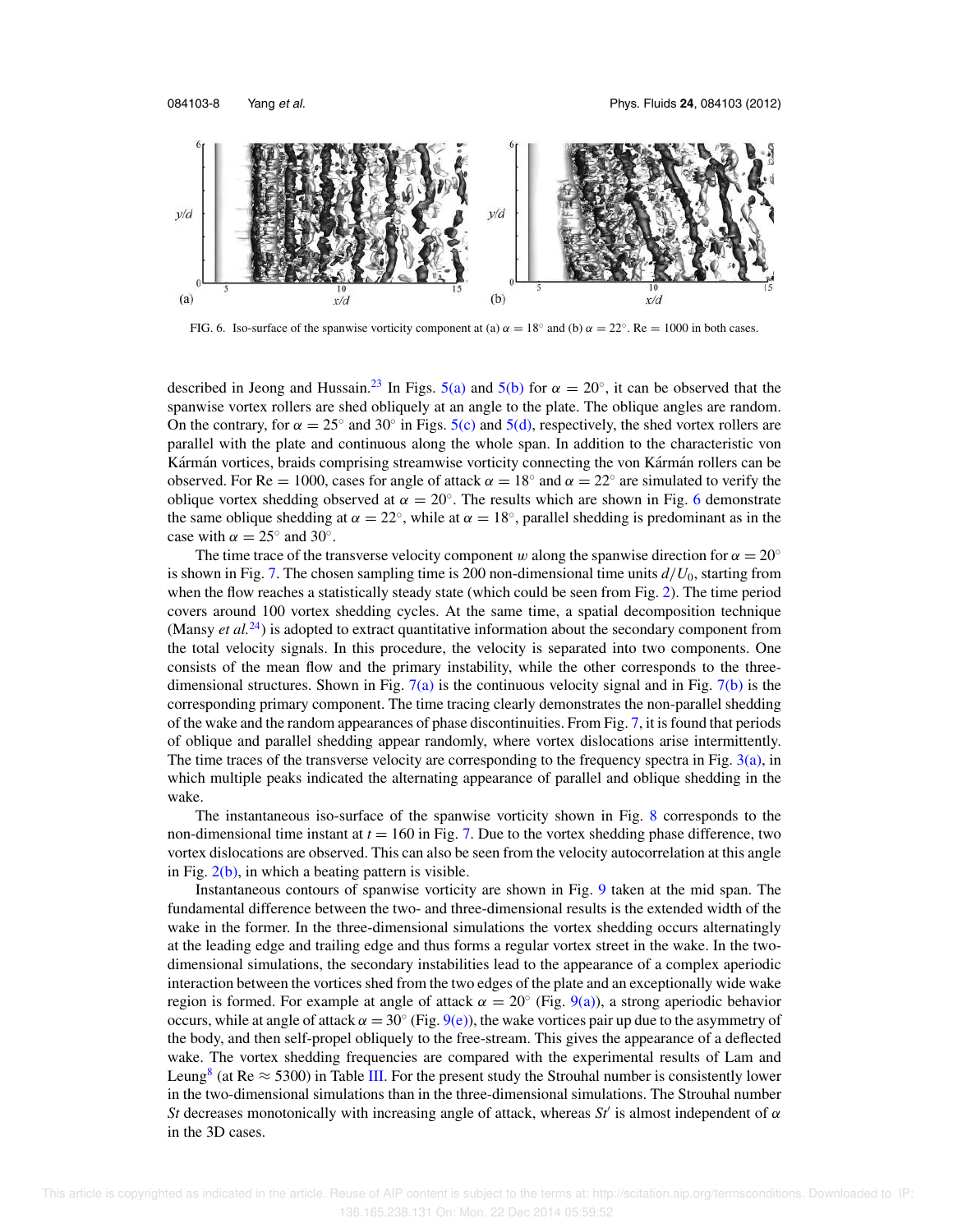![](_page_9_Figure_2.jpeg)

FIG. 7. (a) Time traces of the continuous transverse velocity component  $w$  along the spanwise direction at angle of attack  $\alpha = 20^\circ$ . (b) The primary part of the velocity component extracted from the total shown in (a) by the spatial decomposition technique. The time-origin  $t = 0$  corresponds to the dimensionless time value 400.

#### **B. Time-averaged flow fields**

In Fig. 10, the mean pressure coefficient,  $\bar{C}_p = 2(\bar{p} - p_0)/\rho U_0^2$ , based on the time- and spanaveraged non-dimensional pressure from the three-dimensional simulations at the three angles of attack is plotted around the plate surface. Also presented are the two-dimensional simulation results, the LES data of Breuer and Jovicic<sup>9</sup> at angle of attack  $\alpha = 18^\circ$  and the experimental data of Fage and Johansen<sup>5</sup> at angle of attack  $\alpha = 30^{\circ}$ . The current three-dimensional simulations compare well with the simulation data and the experimental data, whereas the two-dimensional simulations predict a significantly lower base pressure and do not capture the almost uniform distribution of the pressure along the rear side of the plate as in the normal plate calculation of Najjar and Balachandar<sup>2</sup> and

![](_page_9_Figure_6.jpeg)

FIG. 8. Iso-surface of spanwise vorticity component at  $\alpha = 20^\circ$  and  $t = 560$ .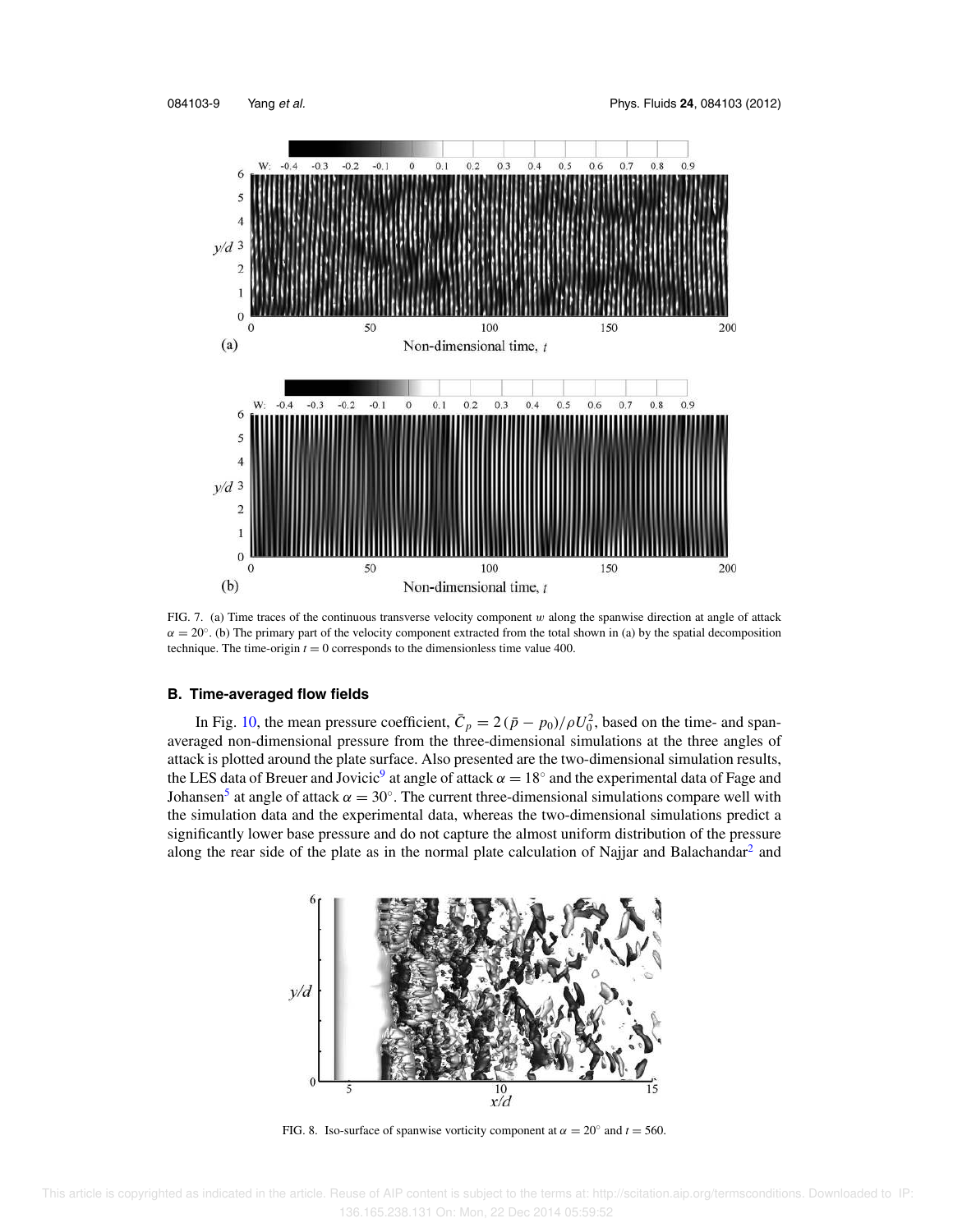![](_page_10_Figure_2.jpeg)

FIG. 9. Contour plots of instantaneous spanwise vorticity in the near wake of the inclined flat plate computed from (a), (c), and (e) two-dimensional simulations and (b), (d), and (f) three-dimensional simulations, at attack angle of (a) and (b)  $\alpha = 20^{\circ}$ , (c) and (d)  $\alpha = 25^{\circ}$ , (e) and (f)  $\alpha = 30^{\circ}$ . The vorticity contours from the three-dimensional simulations are at the mid span. Solid (dashed) contours represent clockwise (counterclockwise) rotation. The horizontal and the vertical axes represent the streamwise and the transverse direction, respectively.

Narasimhamurthy and Andersson.<sup>15</sup> This deficiency becomes worse as the angle of attack increases, especially near the trailing edge.

The almost constant pressure in the base region measured in the experiment is well captured by the three-dimensional simulation. The non-uniform pressure distribution along the base and the higher suction in the two-dimensional simulation make the plate experience higher lift and drag forces, as presented in Table III. At angle of attack  $\alpha = 30^{\circ}$ , for instance, the drag force is overpredicted by almost 100%. In the present paper at  $Re = 1000$ , the Strouhal number  $St'$ , based on the projection of the plate width normal to the flow, does not show an angle of attack dependence, which could indicate a different flow regime than at the higher Re  $\sim 10^5$  (Lam and Leung<sup>8</sup>). This may explain the differences between the simulations and the experimental results in Table III.

TABLE III. Comparison of integral quantities for two-dimensional and three-dimensional simulations at different angles of attack.

| Method                                   | Re            | $\alpha$ | Dimension               | $\bar{c}_D$             | $\bar{C}_L$ | <i>St</i> | St'    |
|------------------------------------------|---------------|----------|-------------------------|-------------------------|-------------|-----------|--------|
| LES (Breuer and Jovicic $\mathcal{S}$ )  | 20 000        | 18       | 3D                      | 0.38                    | 1.12        | 0.66      | 0.204  |
| Experiment (Lam and Leung <sup>8</sup> ) | $\leq$ 10 000 | 20       | $\cdot$ $\cdot$ $\cdot$ | $\cdot$ $\cdot$ $\cdot$ | $\cdots$    | $\cdots$  | 0.18   |
| Present DNS                              | 1000          | 20       | 2D                      | 0.3188                  | 1.0381      | 0.4883    | 0.1670 |
|                                          |               |          | 3D                      | 0.2880                  | 0.9576      | 0.4959    | 0.1696 |
| Experiment (Lam and Leung <sup>8</sup> ) | $\leq 10000$  | 25       | $\cdot$ $\cdot$ $\cdot$ | $\cdot$ $\cdot$ $\cdot$ | $\cdots$    | $\cdots$  | 0.15   |
| Present DNS                              | 1000          | 25       | 2D                      | 0.5827                  | 1.3756      | 0.3967    | 0.1677 |
|                                          |               |          | 3D                      | 0.4595                  | 1.1163      | 0.4196    | 0.1773 |
| Experiment (Lam and Leung <sup>8</sup> ) | 5000-25 000   | 30       | $\cdot$ $\cdot$ $\cdot$ | $\cdot$ $\cdot$ $\cdot$ | $\cdots$    | $\cdots$  | 0.14   |
| Present DNS                              | 1000          | 30       | 2D                      | 1.1643                  | 2.1156      | 0.2556    | 0.1278 |
|                                          |               |          | 3D                      | 0.6252                  | 1.1902      | 0.3395    | 0.1698 |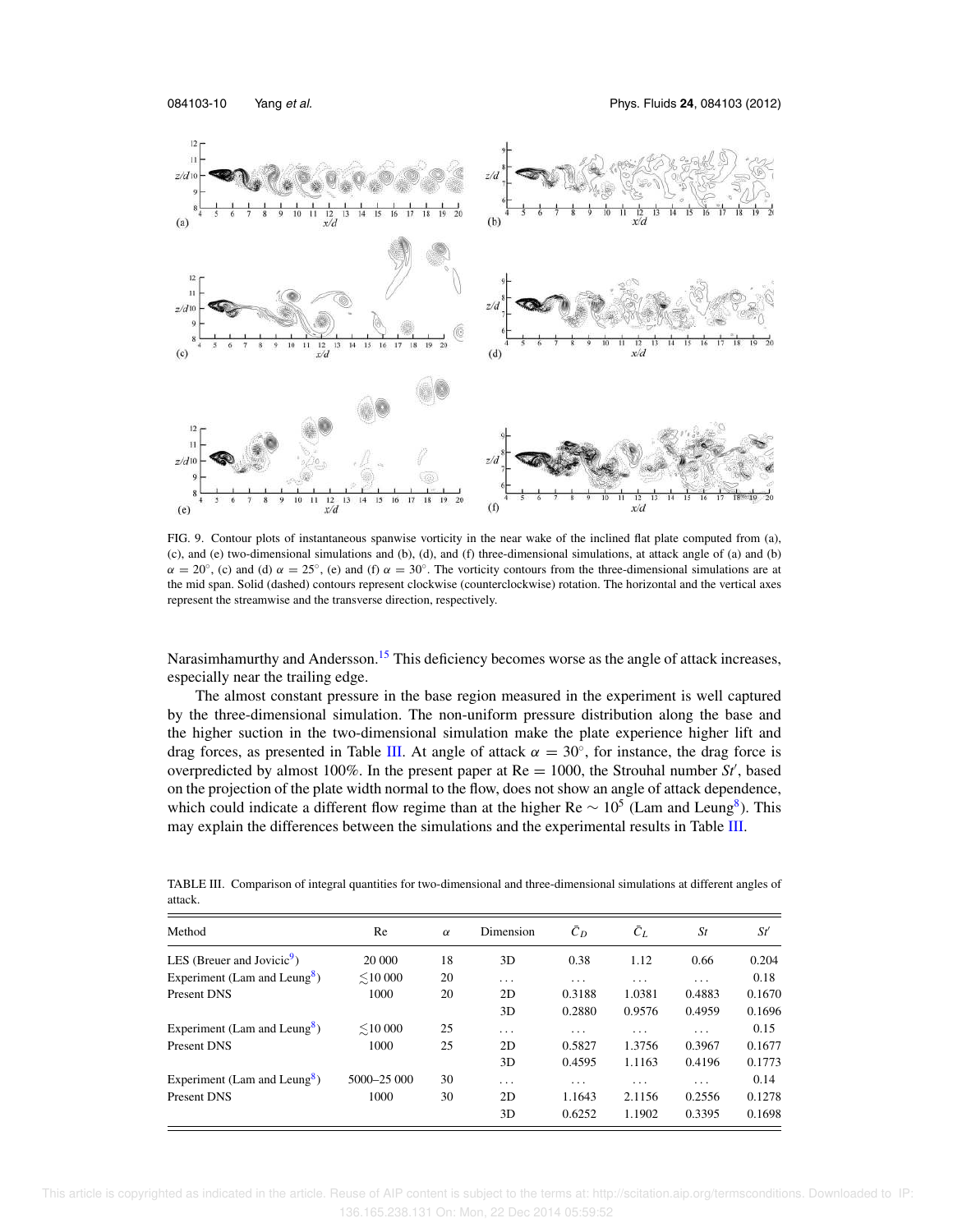![](_page_11_Figure_2.jpeg)

FIG. 10. Distribution of the mean pressure coefficient  $\bar{C}_p$  along the plate surface obtained from both two-dimensional (2D) and three-dimensional (3D) simulations and experiments by Breuer and Jovicic<sup>9</sup> and Fage and Johansen.<sup>5</sup>

Figure 11 shows the different components of non-dimensional time- and span-averaged Reynolds stress tensor at the three different angles of attack from the three-dimensional simulations. Also plotted are the separating streamlines of the mean flow so that the Reynolds stresses associated with the mean wake recirculation region can be seen. The peak magnitudes of the shear stress  $\overline{u'w'}$ are 0.132, 0.121, and 0.148, in Figs. 11(a), 11(c), and 11(e), at angle of attack  $\alpha = 20^{\circ}$ , 25°, and 30°, respectively. These values are of the same order of magnitude as that of the flat plate placed normal to the uniform flow at Re = 250 (Balachandar *et al.*<sup>25</sup>) in which a value of 0.13 was reported for the shear stress. In the present calculation,  $\overline{u^{\prime}w^{\prime}}$  has the peak value of 0.148 and 0.107 on the leading and trailing edge side, respectively, at angle of attack  $\alpha = 30^{\circ}$ . This peak difference is about 4.1% of  $U_q^2$  and higher than at the other two angles, in which the peak differences are 1.6% and 0.8% of  $U_0^2$ , respectively. The maximum shear stress is observed on the trailing edge side at angle of attack  $\alpha = 20^{\circ}$  and  $25^{\circ}$ , whereas it is on the leading edge side at angle of attack  $\alpha = 30^{\circ}$ .

The corresponding non-dimensional Reynolds normal stresses are shown in Figs. 11(b), 11(d), and 11(f). The peak values of  $\overline{u'u'}$  and  $\overline{w'w'}$  at the three different angles of attack are 0.15 and 0.28 at  $\alpha = 20^{\circ}$ , 0.19, and 0.42 at  $\alpha = 25^{\circ}$  and 0.24 and 0.47 at  $\alpha = 30^{\circ}$ . Apparently these peak values increase as the angle of attack increases, especially for the transverse normal stress. The corresponding peak values for a normal plate at  $Re = 250$  are 0.23 and 0.42 (Balachandar *et al.*<sup>25</sup>). In all the cases, the peak transverse normal stress is higher than the streamwise component and the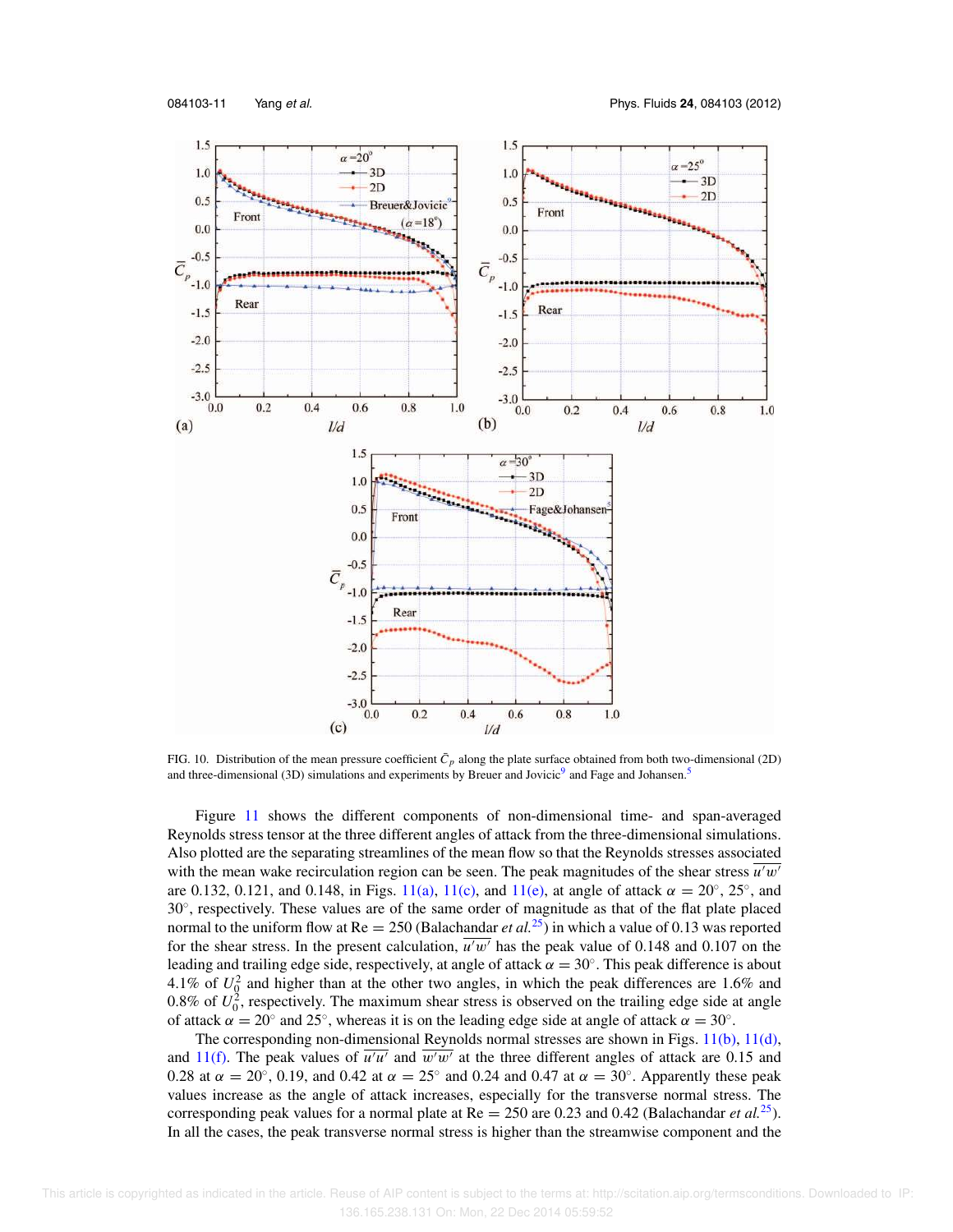084103-12 Yang et al. Phys. Fluids **24**, 084103 (2012)

![](_page_12_Figure_2.jpeg)

FIG. 11. Reynolds stress distribution, (a)  $\overline{u'w'}/U_0^2$ , (b)  $\overline{u'u'}/U_0^2$  and  $\overline{w'w'}/U_0^2$  at  $\alpha = 20^\circ$ ; (c)  $\overline{u'w'}/U_0^2$ , (d)  $\overline{u'u'}/U_0^2$  and  $\overline{w'w'}/U_0^2$  at  $\alpha = 25^\circ$ ; (e)  $\overline{u'w'}/U_0^2$ , (f)  $\overline{u'u'}/U_0^2$  and  $\overline{w'w'}/U_0^2$  at  $\alpha = 30^\circ$ . Filled contours correspond to streamwise normal stress and dashed-dotted lines correspond to transverse normal stress in (b), (d), and (f). The outline of the mean recirculation region has been superimposed by the solid lines in all figures. The horizontal and the vertical axes represent the streamwise and the transverse direction, respectively.

difference between them is higher at angle of attack  $\alpha = 25^\circ$  and 30°. It is furthermore observed from the Reynolds stress plots that the shear stress is not antisymmetric and the normal stresses are not symmetric about the wake centerline because of the plate inclination.

# **C. Phase-averaged flow fields**

In order to facilitate the interpretation of the results, the phase-averaging technique is adopted to obtain the mean values at constant phases. Based on the triple-decomposition scheme of Reynolds and

![](_page_12_Figure_7.jpeg)

FIG. 12. Phase-averaged spanwise vorticity contour at angle of attack  $\alpha = 25^\circ$ , figures (a)–(d) show consecutive phases in a single period. The horizontal and the vertical axes represent the streamwise and the transverse directions, respectively.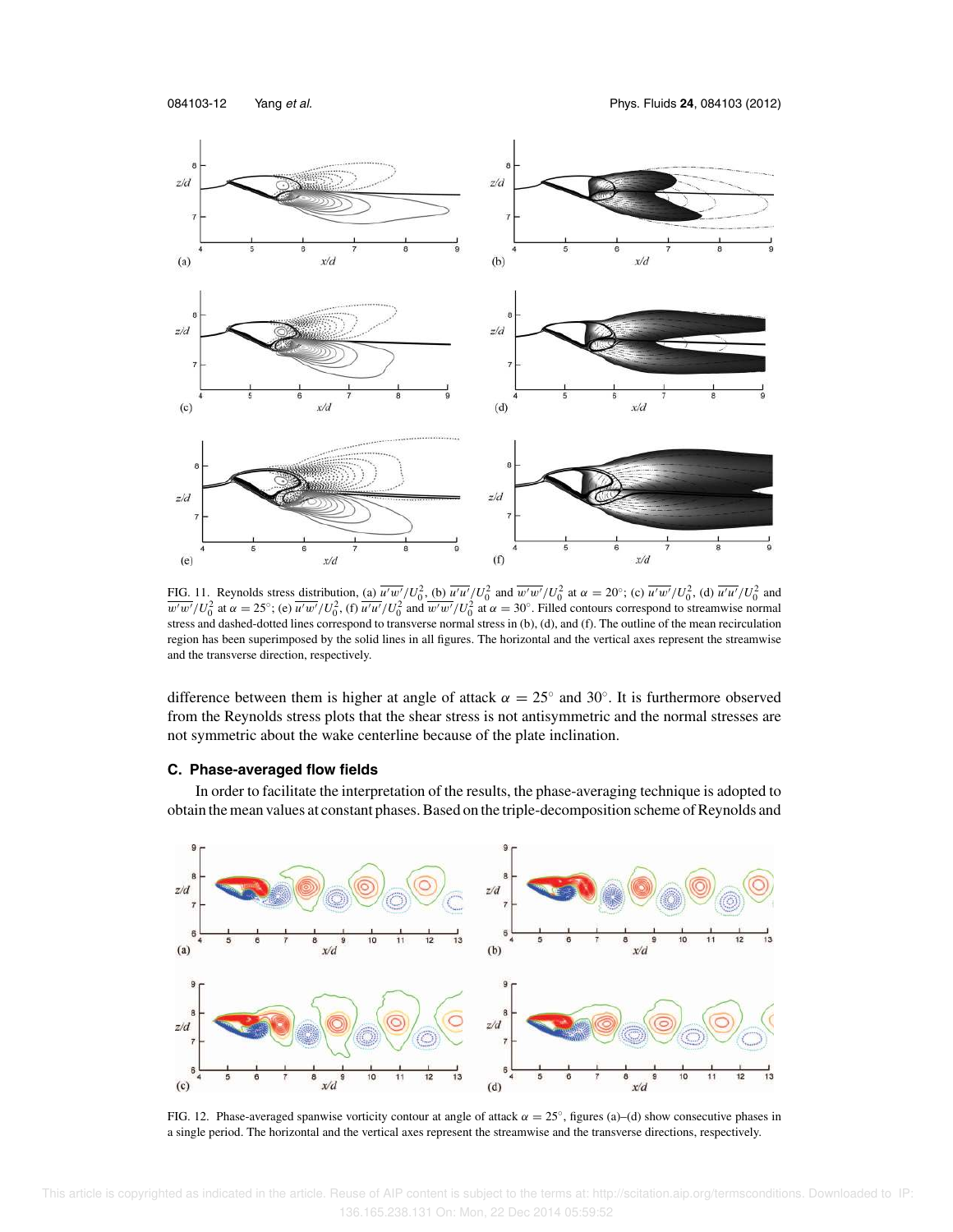084103-13 Yang et al. Phys. Fluids **24**, 084103 (2012)

![](_page_13_Figure_2.jpeg)

FIG. 13. Phase-averaged contour lines for Reynolds stresses of angle of attack  $\alpha = 25^\circ$  at constant phase in Fig. 12(c), dotted contours for negative values. (a)  $\tilde{u}\tilde{u}/U_0^2$ , (b)  $\langle u'u'\rangle/U_0^2$ , (c)  $\tilde{w}\tilde{w}/U_0^2$ , (d)  $\langle w'w'\rangle/U_0^2$ , (e)  $\tilde{u}\tilde{w}/U_0^2$ , and (f)  $\langle u'w'\rangle/U_0^2$ . The vortex cells are shown by background vorticity regions (in light and dark grey). The horizontal and the vertical axes represent the streamwise and the transverse direction, respectively.

Hussain,<sup>26</sup> the flow velocity signals consist of a time-averaged component  $\bar{u}$ , a coherent component  $\tilde{u}$ and an incoherent random (turbulent) component *u* ′ . Ensemble averaging at different phases separates the random component and leaves the phase-averaged velocity  $\langle u \rangle$ , which contains the time-averaged and coherent component, i.e.,  $\langle u \rangle = \bar{u} + \tilde{u}$ . In this process, each vortex shedding cycle is divided into 16 time intervals. The velocity field is the ensemble average of all snapshots at the same phase. The simulations extend 50 vortex shedding cycles to ultimately gain the phase-averaged results.

Contours of phase- and span-averaged spanwise vorticity at four consecutive phases are depicted in Fig. 12. It is shown that two trains of vortices with opposite senses of rotation are evident. The trailing edge vortex is formed by roll-up of the shear layer and shed directly from the roll-up location. The shear layers formed at the leading edge extend along the streamwise direction over some distance and develop into a large recirculation cell. This clockwise vortex remains attached to the plate and only sheds after the interaction with the oppositely rotating trailing edge vortex.

From the momentum equation for the mean flow at constant phase, the Reynolds stresses  $\langle u'_i u'_j \rangle$ are important from the point of view of the coherent structures and generated by spatially local random fluctuations at constant phase. Of equal importance from the point of view of conventional turbulence modeling is  $\tilde{u}_i \tilde{u}_j$ , which is needed along with  $\langle u'_i u'_j \rangle$  for any inquiry into the relative contributions of the periodic and random motions to Reynolds-stress terms in the global meanmomentum equation (Cantwell and Coles<sup>27</sup>).

Figures 13(a), 13(c), and 13(e) show the three Reynolds stresses  $\tilde{u}\tilde{u}$ ,  $\tilde{w}\tilde{w}$ , and  $\tilde{u}\tilde{w}$  corresponding to the phase in Fig.  $12(c)$  for the periodic motion. In Fig.  $13(a)$ , the vortex phase motion is essentially a local rotation (with respect to the global mean). This rotation generates peaks in the  $\tilde{u}\tilde{u}$  contours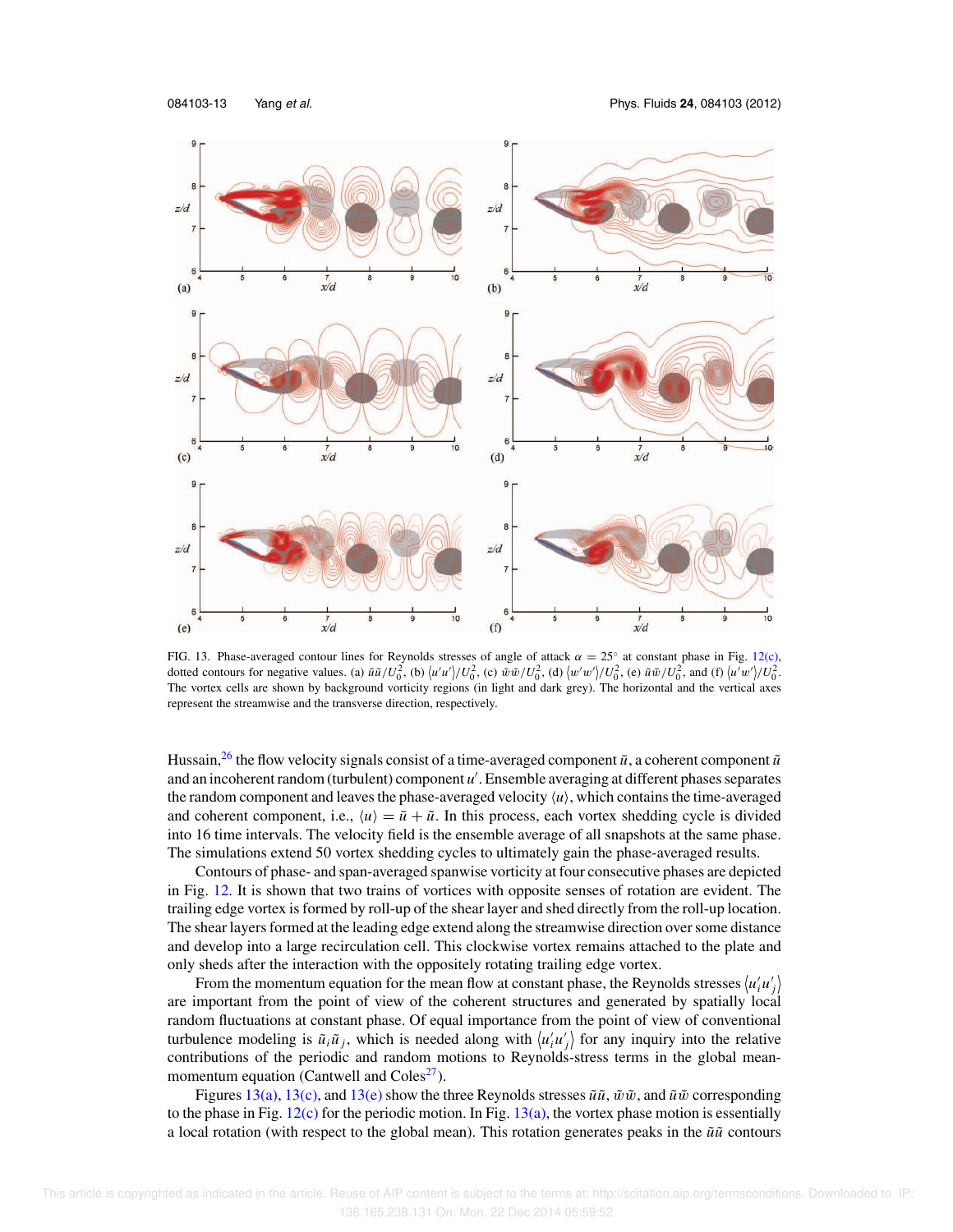![](_page_14_Figure_2.jpeg)

FIG. 14. (a) Phase-averaged spanwise vorticity centre locations. (b) Downstream drop of spanwise peak vorticity levels at vortex centres at  $\alpha = 25^\circ$ :  $\blacksquare$ , leading edge vortex;  $\heartsuit$ , trailing edge vortex;  $\circ$ , magnitude of trailing edge vortex;  $\alpha = 30^\circ$ :  $\spadesuit$ , leading edge vortex;  $\blacktriangle$ , trailing edge vortex;  $\triangle$ , magnitude of trailing edge vortex. (c) The enlarged view of the amplitudes in (b).

above and below each vortex, with  $\tilde{u}$  positive for one peak and negative for the other. The strength of the peaks is evidently unequal. For example the peaks above and below the first counterclockwise vortex are 0.3317 and 0.1130. Similarly, the alternating peaks in  $\tilde{w}\tilde{w}$  correspond to the positive and negative peaks in  $\tilde{w}$  shown in Fig. 13(c), and the peaks at  $x/d = 6.4$ , 7.2, 8.3, and 9.4 are 0.4606, 0.2598, 0.1897, and 0.1438, respectively. Figure  $13(e)$  shows the two contributions to the Reynolds shear stress  $\tilde{u}\tilde{w}$ . Associated with the periodic motion, the stress does not exhibit total antisymmetry, because of the unequal vortex strength. Figures  $13(b)$  and  $13(d)$  show the random streamwise and transverse fluctuations  $\langle u'u' \rangle$  and  $\langle w'w' \rangle$ . The figures show consistently a series of peaks for  $\langle u'u' \rangle$  and  $\langle w'w' \rangle$  corresponding to the vortex centres with connecting ridges in between them. Figure  $13(d)$  shows  $\langle w'w' \rangle$  with larger amplitude and stronger peaks at the vortex locations. The contribution to the shear stress by the random turbulence  $\langle u'w' \rangle$  is shown in Fig. 13(f). Unlike the normal stresses, which due to the random turbulence have a maximum near each vortex centre, the shear stress due to the random turbulence has an extreme value near the saddle between the vortices.

Figure 14 shows the vortex centre locations and the spanwise peak vorticity at the vortex centres as they are convected downstream. At the two angles of attack  $\alpha = 25^\circ$  and 30°, the vortex trajectory is not symmetric with respect to the centerline through the plate centre. As the angle of attack increases to 30°, the vortex convection route is inclined to the leading edge side of the wake for both the leading and trailing edge vortices. When moving downstream, the vorticity level, normalized by projected width of the plate  $d'$  and velocity  $U_0$  as in Lam and Leung,  $\frac{8}{3}$  decays with the growth in vortex size by turbulent actions. The magnitudes of the trailing edge vorticity levels are also plotted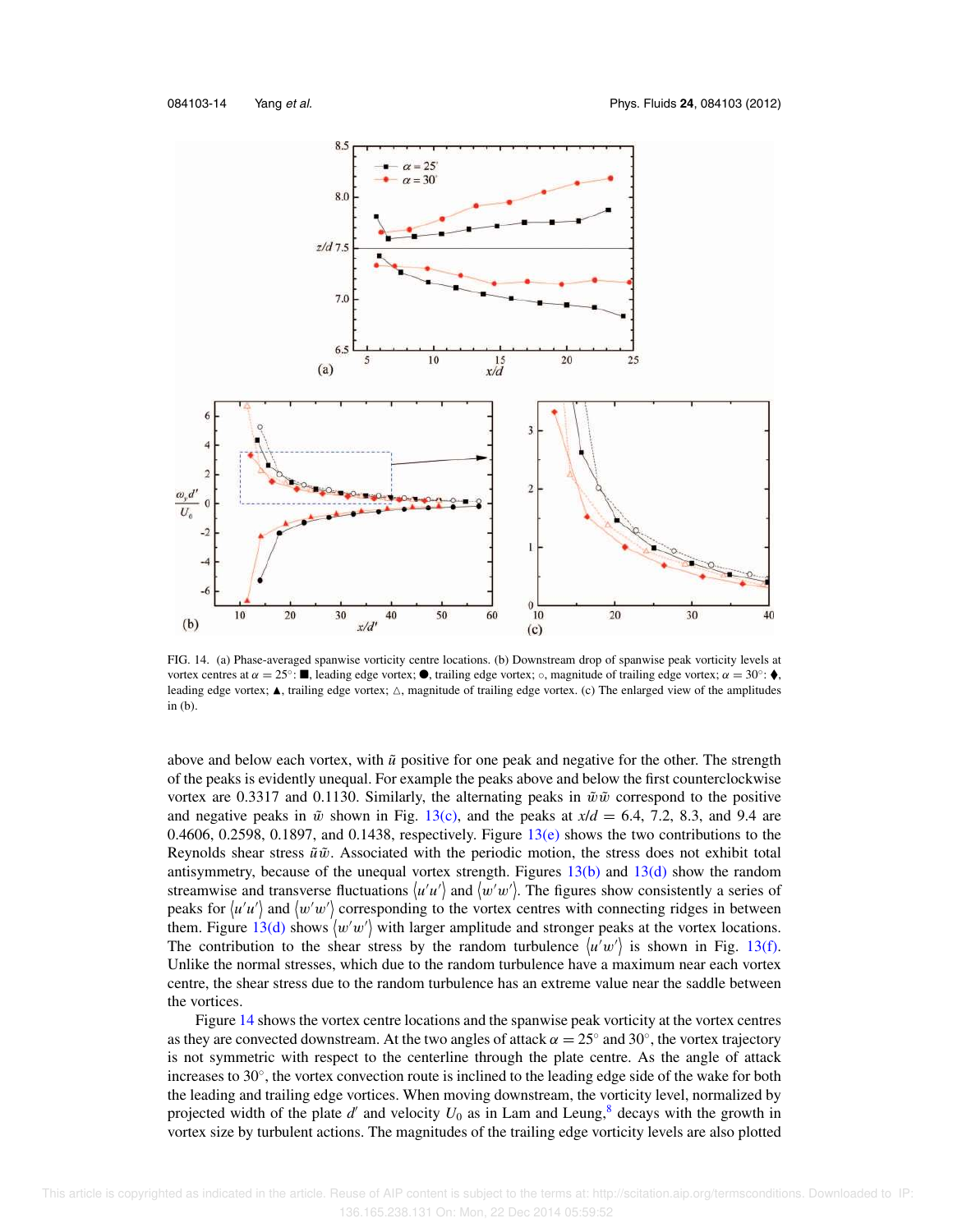in Fig. 14 in order to compare with the leading edge vortex. It is evident that the trailing edge vortex possesses a slightly higher level of peak vorticity.

#### **IV. CONCLUSIONS**

Asymmetric vortex shedding occurs naturally behind non-axisymmetric bluff bodies. To explore the vortex shedding phenomenon and other flow instabilities in distinctly asymmetric wake flows, we have considered the flow past an inclined flat plate oriented with an angle of attack  $\alpha$  from 20° and up to 30◦ with respect to the inflow. This incidence is sufficiently high to allow for vortices to be shed not only from the trailing edge of the plate, as at lower incidence, but also from the leading edge of the plate. Furthermore, a massive and asymmetric separation bubble is established in the Reynolds-averaged flow.

Almost all earlier studies of vortex shedding in flows past inclined flat plates have either been for lower angles of attack or at fairly high Reynolds numbers and either experimental studies or largeeddy or detached-eddy simulations. Our aim was therefore to perform fully resolved simulations (DNS) at an intermediate Reynolds number and for high angles of attack.

By integration of the full Navier-Stokes equations in three-dimensional space and in time at a nominal Reynolds number, i.e., based on the plate width *d*, equal to 1000, complex unsteady flow fields were observed. The quasi-regular von Kármán-type vortex cells co-existed with overwhelming flow three-dimensionalities. In view of the distinctly three-dimensional flow field resulting from the DNSs, it is not surprising to find that the results from fully resolved, but purely 2D Navier-Stokes solutions, become distinctly different. Neither the flow instabilities nor the vortex dynamics are faithfully reproduced in 2D-simulations and the resulting wake becomes far too wide and with too low base pressure. The flow three-dimensionalities which emerge naturally in the DNS provide excess mixing, higher base pressure, and ultimately a lower drag coefficient. Two-dimensional simulations of complex wake phenomena should therefore be abandoned, at least in the present parameter range.

The Strouhal number *St*′ , based on the projection of the plate width normal to the inflow, turned out to be about 0.17 and remain almost independent of the angle of attack. This is in contrast with the PIV data of Lam and Leung<sup>8</sup> who observed that *St'* decreased from 0.18 at  $\alpha = 20^{\circ}$  to 0.14 at  $\alpha = 30^{\circ}$ . The fivefold higher Re in their experiments may explain this difference.

Despite the observed constancy of  $St'$ , the wake behind the plate with  $20^\circ$  inclination turned out to be distinctly different from the two other cases. The shedding frequency for the  $\alpha = 20^\circ$ case varied along the span and the primary roll cells were shed obliquely relative to the plate, and vortex dislocations occurred. At the higher angles of attack, parallel shedding of von Kármán cells was observed with the same shedding frequency all along the span. Phase-averaged results revealed that vortices roll up at the trailing edge of the plate from where they are shed, whereas the shear layer which emerges from the leading edge extends about 1*d* downstream before it rolls up and forms a larger vortex cell than those shed directly from the trailing edge. The peak magnitude of the spanwise vorticity of vortices shedding from the trailing edge is slightly higher than for vortices shedding from the leading edge.

#### **ACKNOWLEDGMENTS**

This work has received support from the Research Council of Norway (Program for Supercomputing) through a grant of computing time. We thank the anonymous referees for helpful suggestions.

<sup>1</sup>C. H. K. Williamson, "Vortex dynamics in the cylinder wake," Annu. Rev. Fluid Mech. **28**, 477 (1996).

<sup>2</sup> F. M. Najjar and S. Balachandar, "Low-frequency unsteadiness in the wake of a normal flat plate," J. Fluid Mech. **370**, 101 (1998).

<sup>&</sup>lt;sup>3</sup> X. H. Tong, S. C. Luo, and B. C. Khoo, "Transition phenomena in the wake of an inclined square cylinder," J. Fluids Struct. **24**, 994 (2008).

<sup>4</sup> G. J. Sheard, M. J. Fitzgerald, and K. Ryan, "Cylinders with square cross-section: wake instabilities with incidence angle variation," J. Fluid Mech. **630**, 43 (2009).